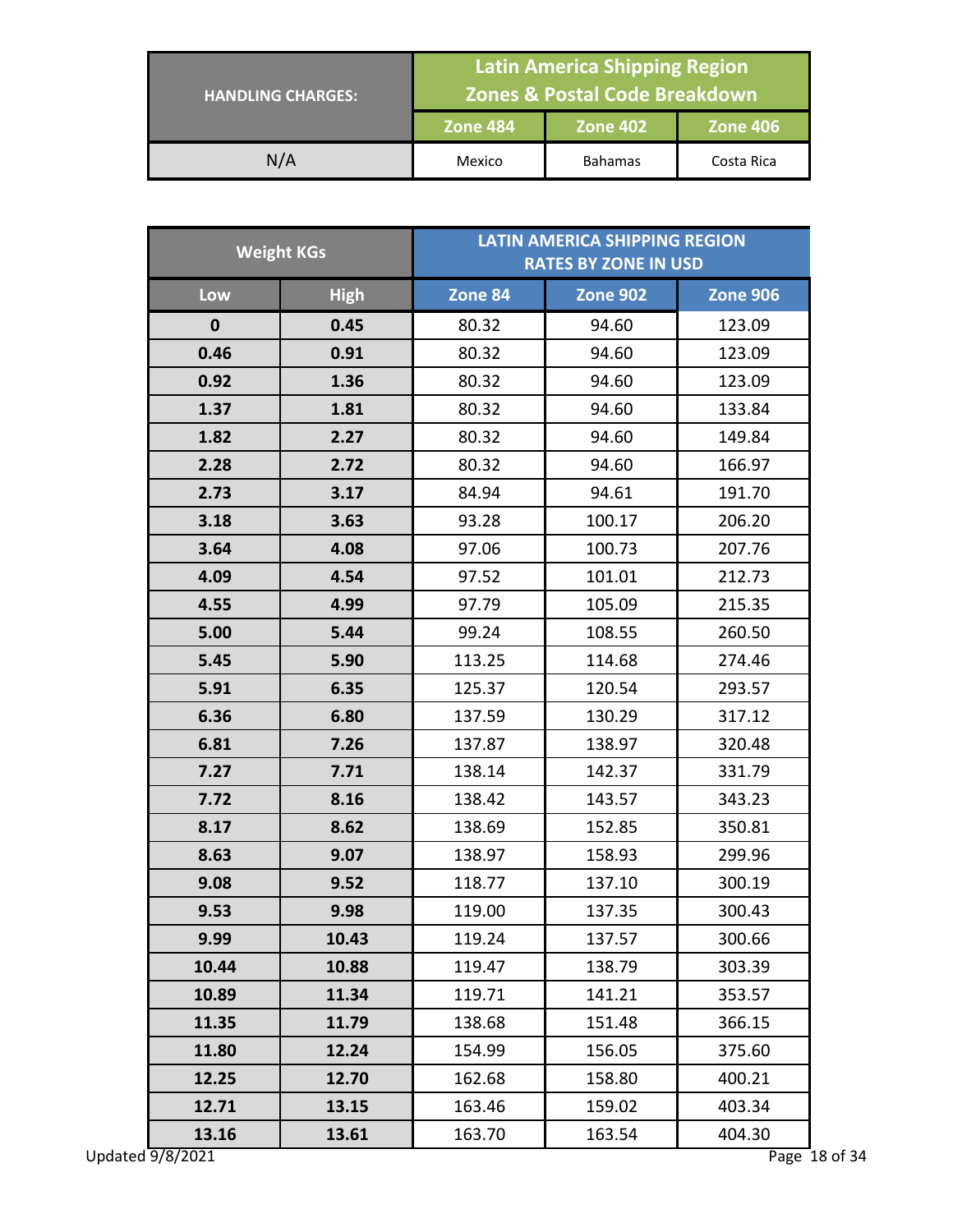| <b>Weight KGs</b> |             | <b>LATIN AMERICA SHIPPING REGION</b><br><b>RATES BY ZONE IN USD</b> |                 |                 |  |
|-------------------|-------------|---------------------------------------------------------------------|-----------------|-----------------|--|
|                   |             |                                                                     |                 |                 |  |
| Low               | <b>High</b> | Zone 84                                                             | <b>Zone 902</b> | <b>Zone 906</b> |  |
| 13.62             | 14.06       | 165.25                                                              | 168.68          | 423.31          |  |
| 14.07             | 14.51       | 167.38                                                              | 173.97          | 437.91          |  |
| 14.52             | 14.97       | 174.12                                                              | 179.38          | 441.19          |  |
| 14.98             | 15.42       | 174.79                                                              | 184.80          | 442.60          |  |
| 15.43             | 15.87       | 175.03                                                              | 187.33          | 455.94          |  |
| 15.88             | 16.33       | 175.26                                                              | 202.23          | 473.43          |  |
| 16.34             | 16.78       | 175.50                                                              | 212.32          | 484.93          |  |
| 16.79             | 17.23       | 175.73                                                              | 214.61          | 485.89          |  |
| 17.24             | 17.69       | 179.51                                                              | 219.02          | 488.12          |  |
| 17.70             | 18.14       | 179.90                                                              | 219.46          | 496.03          |  |
| 18.15             | 18.59       | 181.74                                                              | 223.68          | 503.93          |  |
| 18.60             | 19.05       | 189.54                                                              | 224.61          | 527.78          |  |
| 19.06             | 19.50       | 194.74                                                              | 224.85          | 530.17          |  |
| 19.51             | 19.95       | 196.76                                                              | 229.16          | 530.42          |  |
| 19.96             | 20.41       | 197.18                                                              | 229.74          | 530.77          |  |
| 20.42             | 20.86       | 205.48                                                              | 240.31          | 538.87          |  |
| 20.87             | 21.32       | 208.86                                                              | 243.90          | 543.99          |  |
| 21.33             | 21.77       | 211.58                                                              | 244.12          | 551.56          |  |
| 21.78             | 22.22       | 211.85                                                              | 244.37          | 559.36          |  |
| 22.23             | 22.68       | 214.89                                                              | 245.55          | 596.47          |  |
| 22.69             | 23.58       | 217.54                                                              | 275.45          | 598.73          |  |
| 23.59             | 24.49       | 226.18                                                              | 279.97          | 626.65          |  |
| 24.50             | 25.40       | 230.69                                                              | 290.03          | 647.73          |  |
| 25.41             | 26.30       | 235.19                                                              | 300.06          | 656.11          |  |
| 26.31             | 27.21       | 239.72                                                              | 302.19          | 657.05          |  |
| 27.22             | 28.12       | 240.66                                                              | 314.89          | 685.31          |  |
| 28.13             | 29.02       | 241.61                                                              | 321.96          | 701.29          |  |
| 29.03             | 29.93       | 245.33                                                              | 327.18          | 709.98          |  |
| 29.94             | 30.84       | 257.97                                                              | 339.85          | 729.50          |  |
| 30.85             | 31.75       | 261.80                                                              | 346.74          | 734.76          |  |
| 31.76             | 32.65       | 262.75                                                              | 359.55          | 755.11          |  |
| 32.66             | 33.56       | 264.86                                                              | 363.06          | 773.53          |  |
| 33.57             | 34.47       | 270.37                                                              | 376.14          | 788.71          |  |
| 34.48             | 35.37       | 272.38                                                              | 380.41          | 803.89          |  |
| 35.38             | 36.28       | 273.33                                                              | 389.90          | 804.83          |  |
| 36.29             | 37.19       | 285.48                                                              | 395.25          | 847.86          |  |